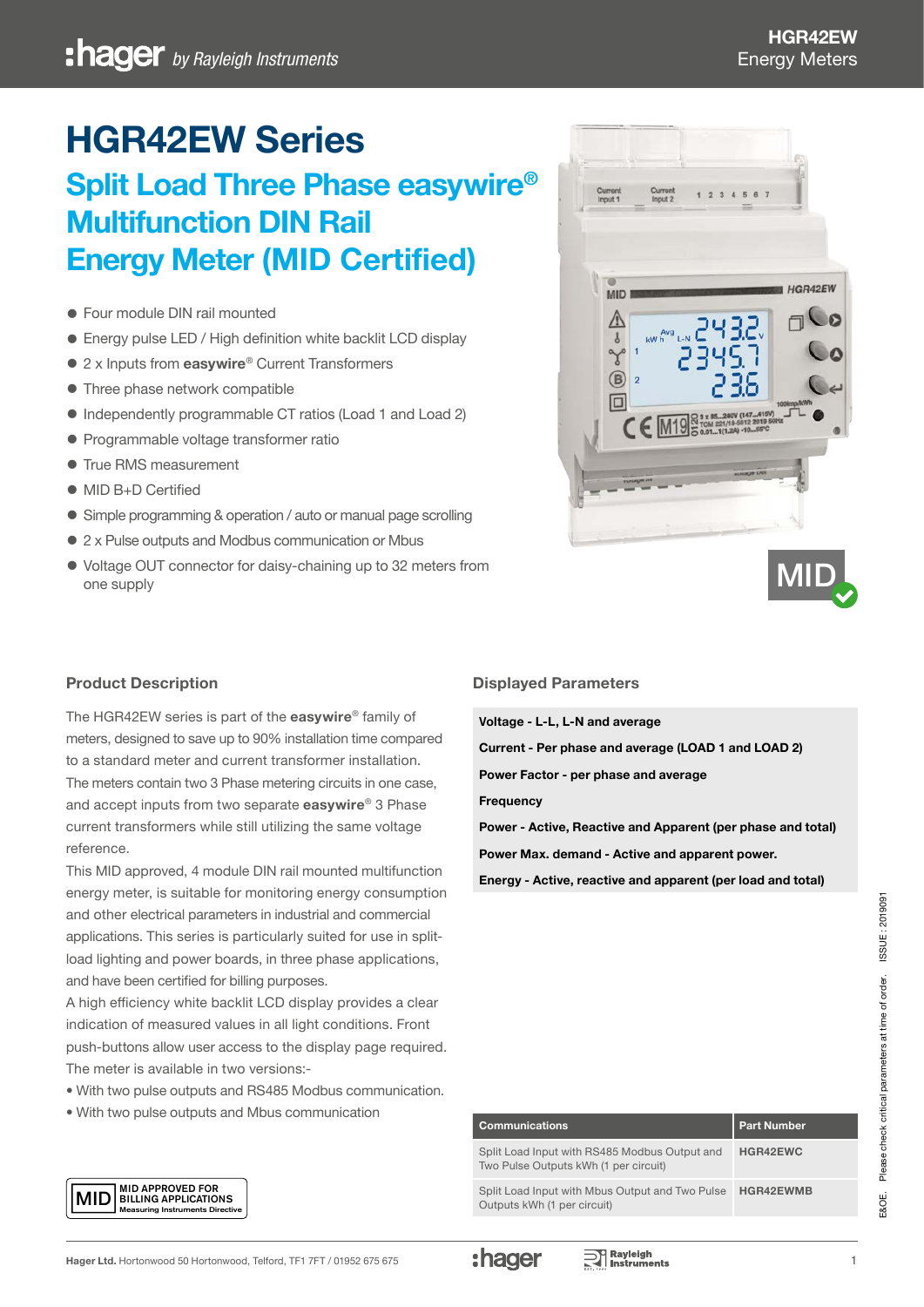# **Display**

| Display Type                        | LCD, high definition with white back-light                                                                                                                                                     |                                                                                                                                                 |
|-------------------------------------|------------------------------------------------------------------------------------------------------------------------------------------------------------------------------------------------|-------------------------------------------------------------------------------------------------------------------------------------------------|
| Digit height                        | 6.35mm (displayed parameter)                                                                                                                                                                   |                                                                                                                                                 |
| Page scrolling                      | Manual by front key / or auto scroll mode                                                                                                                                                      |                                                                                                                                                 |
| Displayed parameters and accuracies | 0.5% of full scale<br>Voltage<br>Current 0.5% of full scale<br>Frequency<br>Power factor<br>Active power<br>Reactive power<br>Apparent power<br><b>Active Energy</b><br><b>Reactive Energy</b> | 0.1% of full scale $(L-N > 20V)$<br>1% of unity<br>1%<br>1%<br>1%<br>Class 1, Class B (IEC/EN62053-21, IEC/EN50470)<br>Class 2 (IEC/EN62053-23) |
| Energy maximum display              | 9999999                                                                                                                                                                                        |                                                                                                                                                 |
| Resolution                          |                                                                                                                                                                                                | 0.01K, 0.1K, 1K, 0.01M, 0.1M (depending on CT ratio & VT ratio)                                                                                 |

#### Programming

| Parameters that can be changed using program-<br>ming menu<br><b>NOTE: Once Programming Mode Is entered</b><br>The values in red will be locked out after<br>15 Mins. No further adjustment is possible<br>without return to factory. | <b>CT Primary current</b><br>VT primary voltage<br>VT secondary voltage<br>Communication address<br>Communication speed (Baud)<br><b>Communication Parity</b><br>Communication number of stop bits<br>Back-light time-out period<br>Demand period (for integration)<br>Pulse duration<br>Pulse output (kWh)<br><b>Reset to Factory Default</b><br>Reset Energy and Maximum Demand<br><b>Reset Active Energy</b><br><b>Reset Reactive Energy</b><br><b>Reset Apparent Energy</b><br><b>Reset Maximum Current</b><br>Reset Maximum Active Power<br><b>Reset Minimum Active Power</b><br><b>Reset Maximum Reactive Power</b><br><b>Reset Minimum Reactive Power</b> |
|---------------------------------------------------------------------------------------------------------------------------------------------------------------------------------------------------------------------------------------|------------------------------------------------------------------------------------------------------------------------------------------------------------------------------------------------------------------------------------------------------------------------------------------------------------------------------------------------------------------------------------------------------------------------------------------------------------------------------------------------------------------------------------------------------------------------------------------------------------------------------------------------------------------|
|                                                                                                                                                                                                                                       | Reset Maximum Apparent Power                                                                                                                                                                                                                                                                                                                                                                                                                                                                                                                                                                                                                                     |
| Programming access                                                                                                                                                                                                                    | Password protected (user selectable)                                                                                                                                                                                                                                                                                                                                                                                                                                                                                                                                                                                                                             |
| Memory retention                                                                                                                                                                                                                      | Non volatile memory                                                                                                                                                                                                                                                                                                                                                                                                                                                                                                                                                                                                                                              |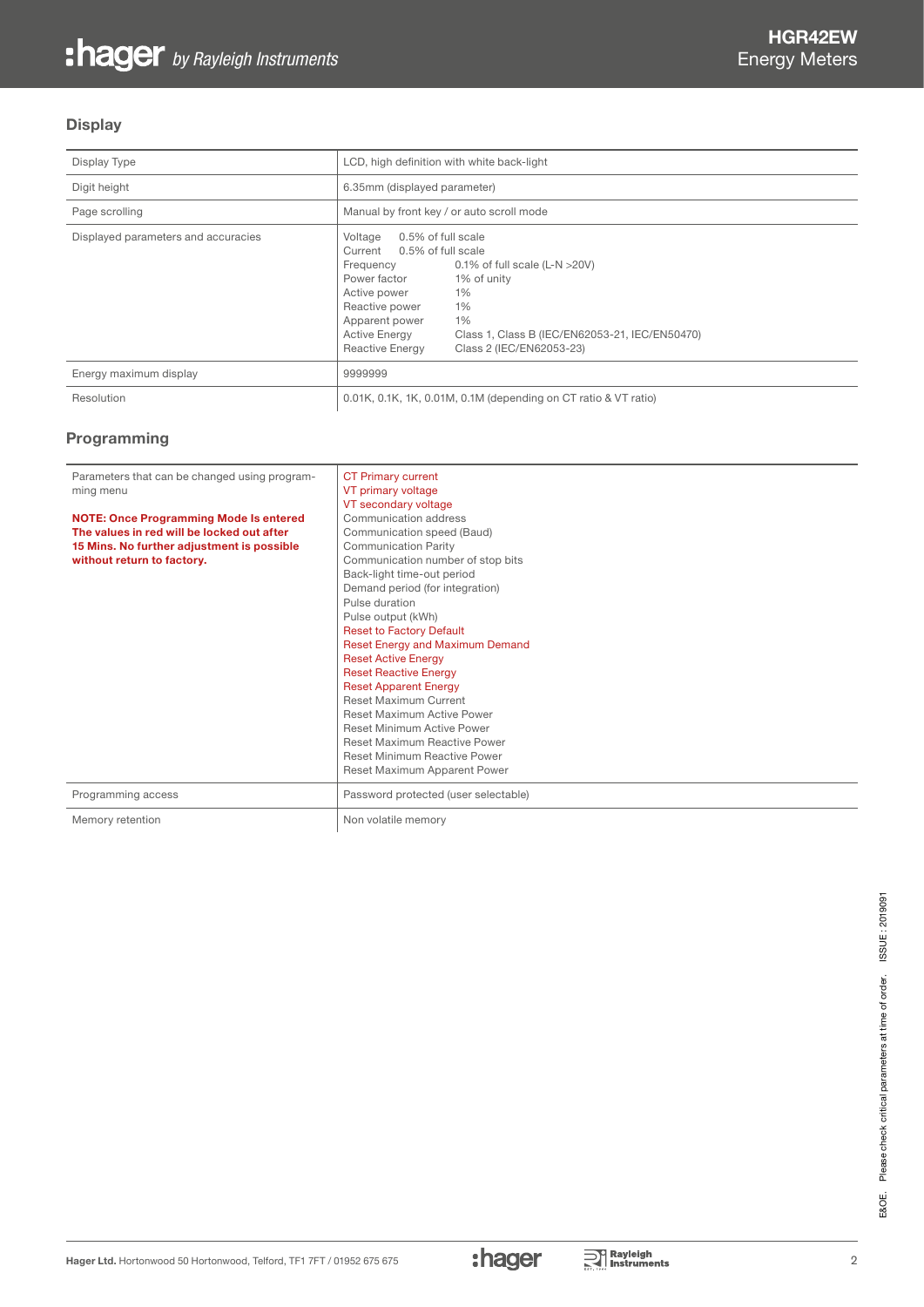#### Input

| Connection                  | Three phase four wire                              |
|-----------------------------|----------------------------------------------------|
| Input voltage range         | $3 \times 100240V$ (L - N),<br>3 x 173415V (L - L) |
| Voltage Rated Burden        | <8VA                                               |
| Nominal current input       | 2 x easywire® - 1A (330mV)                         |
| Max current (Imax)          | easywire® - 1.2A (396mV)                           |
| <b>Current Rated Burden</b> | N/A - easywire <sup>®</sup> input                  |
| Starting current            | 2mA (0.66mV)                                       |
| Short time overcurrent      | 30 x Imax to IEC/EN62053-21 + 23                   |
| Impulse voltage withstand   | 6kV 1.2/50µS 0.5J                                  |
| AC voltage withstand        | 4kV 50Hz for 1 min                                 |
| CT primary current          | 56000A                                             |
| VT primary voltage          | 100600V                                            |
| Frequency                   | 50Hz                                               |
| Current distortion factor   | According to IEC/EN50470                           |

#### Auxiliary Supply

| Voltage range       | Self supplied from measuring input |
|---------------------|------------------------------------|
| Operating frequency | See input section                  |
| Power consumption   | See input section                  |

#### **Outputs**

| <b>Energy pulses</b>                  |                                                                 |
|---------------------------------------|-----------------------------------------------------------------|
| Number of pulse outputs               | $\overline{c}$                                                  |
| Pulse output function                 | kWh                                                             |
| Pulse output type                     | 1                                                               |
| Pulse output Max. current             | 100 <sub>m</sub> A                                              |
| Pulse output voltage range            | 527VDC                                                          |
| Pulse duration                        | 100ms2s                                                         |
| Pulse resolution                      | 0.01K, 0.1K, 1K, 0.01M, 0.1M (depending on CT ratio & VT ratio) |
| <b>Communication - Modbus Version</b> |                                                                 |
| Communication type                    | <b>RS485</b>                                                    |
| Communication protocol                | Modbus                                                          |
| Address                               | 1255                                                            |
| Number of bits                        | 8bits                                                           |
| Parity                                | None, odd, even                                                 |
| Baud rate                             | 300, 600, 1200, 2400, 4800, 9600, 19200                         |
| Required response time to request     | $≤100ms$                                                        |
| Number of meters connected on the bus | 32 (up to 255 with RS485 repeater)                              |
| Max distance from Master device       | 500M                                                            |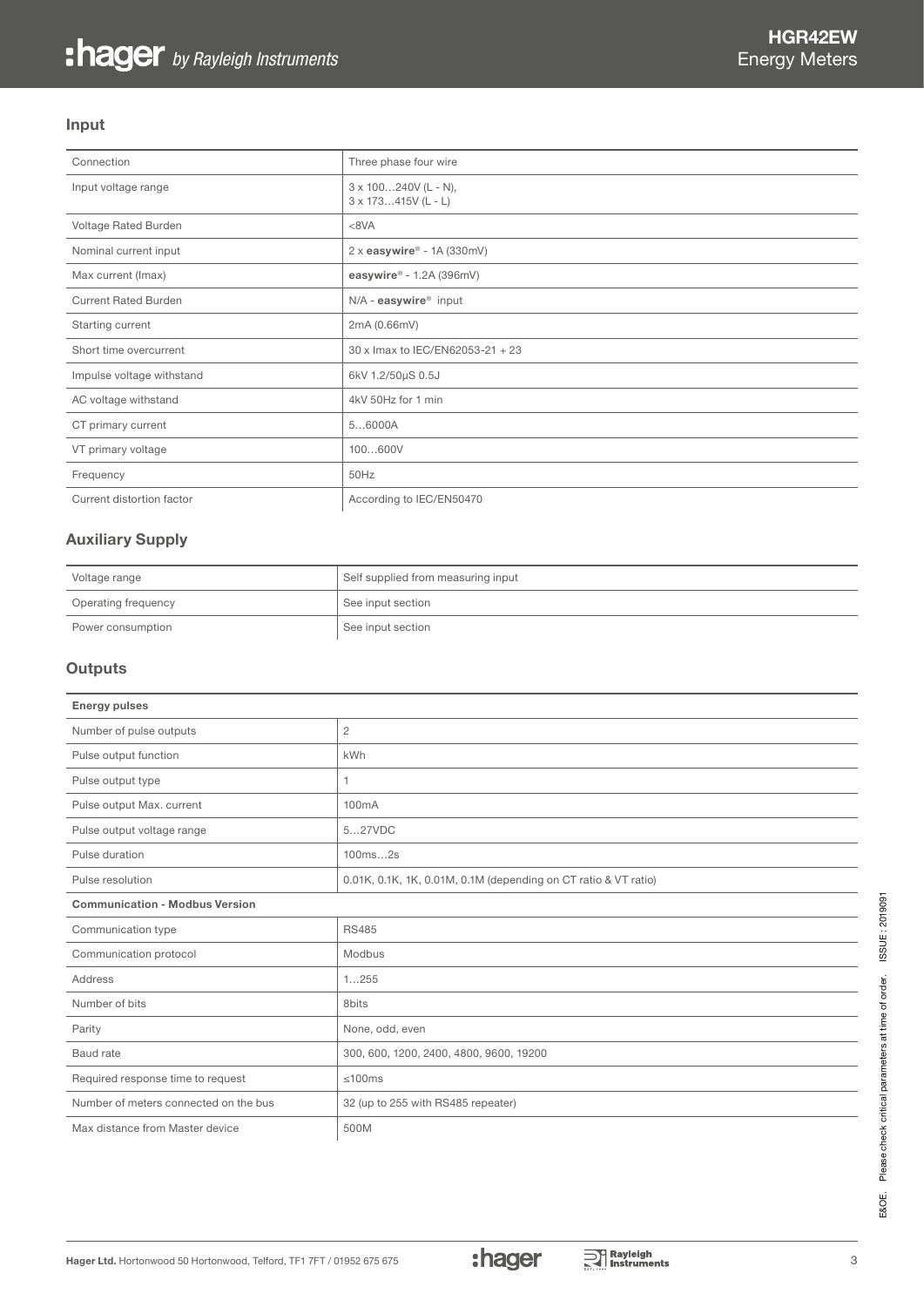#### Insulation

| Installation category     | $\mathbf{  }$ |
|---------------------------|---------------|
| Pollution degree          | ←             |
| Insulation voltage rating | 300V (L-N)    |

# Environmental Conditions

| Reference temperature                 | $23^{\circ}$ C $+2^{\circ}$ C   |
|---------------------------------------|---------------------------------|
| Specified temperature operating range | $-10^{\circ}$ C+55 $^{\circ}$ C |
| Storage temperature                   | $-20^{\circ}$ C+75 $^{\circ}$ C |
| Relative humidity                     | 085%, non condensing            |
| Mechanical environment                | M                               |
| Electromagnetic environment           | E <sub>2</sub>                  |

### Mechanical

| Housing                                |                                                                              |
|----------------------------------------|------------------------------------------------------------------------------|
| Housing                                | 4 module DIN 43880                                                           |
| Mounting                               | Snap-on 35mm rail                                                            |
| Tamper sealing                         | Meter housing (by means of a tamper evident seal). Sealable terminal covers. |
| Housing material                       | Self-extinguishing polycarbonate (UL94 V-0)                                  |
| Protection degree (IEC/EN60529)        | IP20 (terminals), IP54 (front of housing)                                    |
| Weight                                 | $<$ 210g                                                                     |
| <b>Termination</b>                     |                                                                              |
| Current input terminal type            | $2 \times$ RJ45                                                              |
| Max, wire size                         | N/A                                                                          |
| Voltage input terminal type            | Pluggable terminal block - Screw clamp type                                  |
| Max. wire size                         | $2.5$ mm <sup>2</sup>                                                        |
| Voltage output terminal type           | Pluggable terminal block - Screw clamp type                                  |
| Max. wire size                         | $2.5$ mm <sup>2</sup>                                                        |
| Communication output (RS485 and Pulse) | Pluggable terminal block - Screw clamp type                                  |
| Max. wire size                         | $1.5$ mm <sup>2</sup>                                                        |

# **Conformity**

| Electromagnetic compatibility | IEC/EN61326-1, IEC/EN55011 Class A, IEC/EN61000-4-2, -3, -4, -5, -6, -8, -11<br>IEC/EN50470-1/3 |
|-------------------------------|-------------------------------------------------------------------------------------------------|
| Accuracy and functionality    | IEC/EN50470-1/3, IEC/EN62053-21, IEC/EN62053-23, DIRECTIVE 2014/32/EU                           |
| Safety                        | IEC/EN61010, IEC/EN62053-31                                                                     |